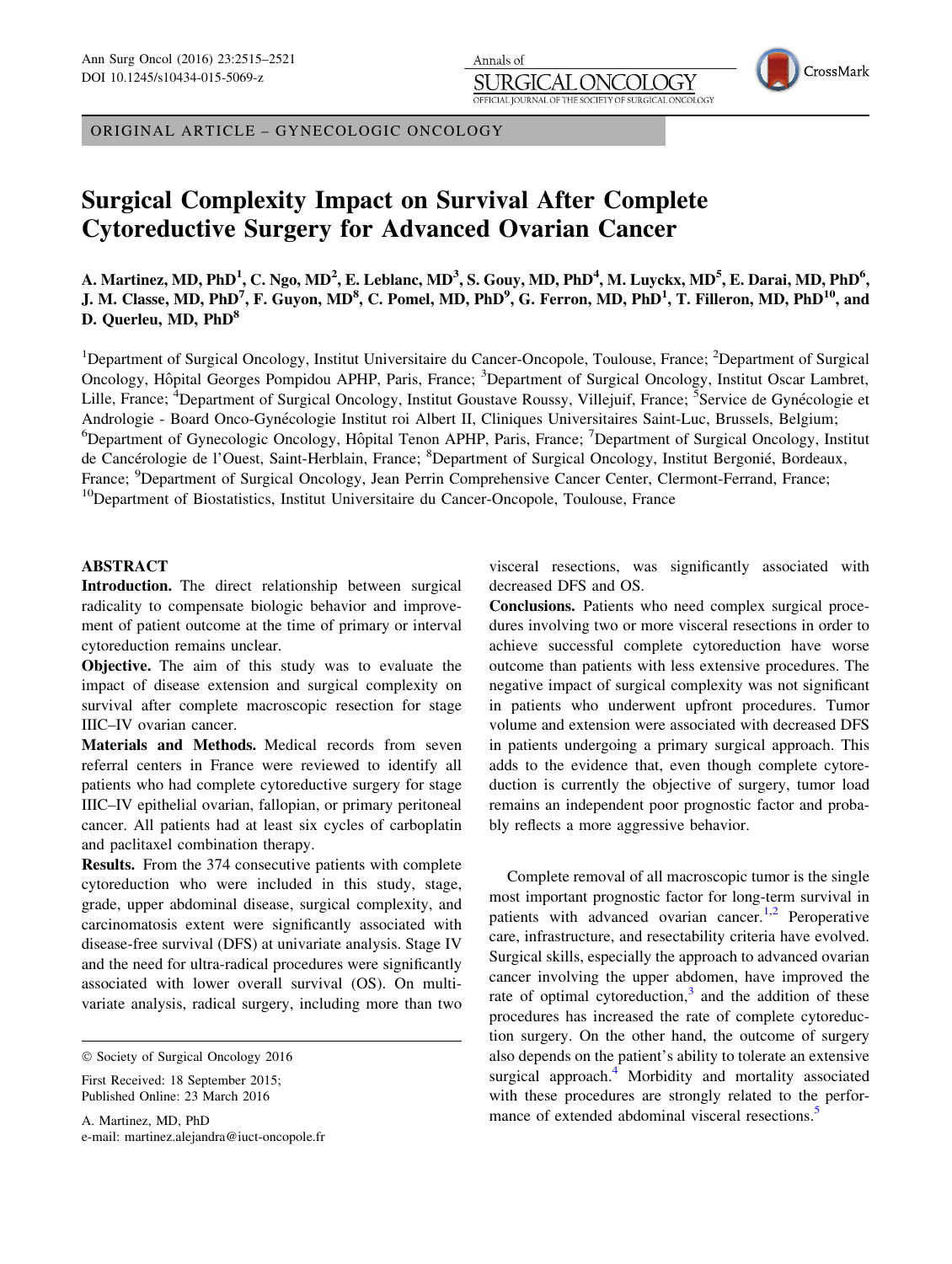Literature evidence shows that completeness of cytoreduction (CC) has a more significant influence on survival than the extent of peritoneal disease. Memorial Sloan Kettering Cancer Center (MSKCC) experience demonstrated that complete cytoreduction decreases the risk of recurrence and death irrespective of the initial presence and volume of upper abdominal tumor burden present at the beginning of surgery.<sup>[4](#page-6-0)</sup> Most authors have focused on the importance of complete cytoreduction and the effect of surgical outcome criteria on survival, especially since upper abdominal procedures have been incorporated in order to ensure no macroscopic residual disease is present.

The primary aim of this study was to evaluate the impact of disease extension and surgical complexity on survival in stage IIIC–IV patients with complete macroscopic resection after primary or interval debulking surgery for advanced ovarian cancer.

#### MATERIALS AND METHODS

A search of the institutional patient database was performed to retrospectively identify all patients who underwent cytoreductive surgery (CRS) for stage IIIC–IV epithelial ovarian, fallopian, or primary peritoneal cancer between January 2003 and December 2007 in seven institutions in France that were recognized as referral centers in the treatment of ovarian cancer. In all cases, preoperative imaging included a computed tomography (CT) of the chest, abdomen, and pelvis, and, in selected cases, a positron emission tomography (PET) CT.

All operations were performed by a gynecologist oncologist under the supervision of a senior gynecologist oncologist. All patients underwent complete cytoreduction surgery to no macroscopic residue, and had at least six cycles of carboplatin and paclitaxel combination therapy. Adjuvant chemotherapy was administered within 2 months of surgery, when feasible, at the discretion of the treating oncologist. No anti-angiogenic agents were used in any patient included in the current study. Patients in whom surgical procedures were not detailed enough in the operative records, and patients with non-epithelial histology or borderline tumors were excluded from the study. The study was approved by the Institutional Review Board from the Institut Claudius Regaud (ICR).

Medical records were reviewed and patient demographic data, with particular emphasis on operative records to detail the extent and distribution of disease spread, surgical procedures, chemotherapy treatment, and follow-up data, were included. Extent and distribution of the 13 abdominopelvic regions and surgical outcome was evaluated using the peritoneal cancer index (PCI) and CC score. $<sup>6</sup>$  $<sup>6</sup>$  $<sup>6</sup>$  Surgical</sup> complexity was defined according to visceral resections,

and supraradical procedures were defined as cytoreduction surgeries requiring at least two visceral resections. Surgical and pathology variables were analyzed to investigate their potential as biological markers of poor outcome in patients who underwent a complete surgical procedure.

## Statistical Methodology

Data were summarized using frequency and percentage for categorical variables, and median and range for continuous variables. All reported  $p$  values were two-sided. For all statistical tests, differences were considered significant at the 5 % level, and statistical analyses were performed using STATA 12.0 software (StataCorp LP, College Station, TX, USA).

#### RESULTS

A total of 374 consecutive patients with complete CRS type CC0 were included in the study. Median age was 58 years at diagnosis (24–85 years), and 325 patients (86.9 %) were stage IIIc and 49 (13.1 %) were stage IV. Patient and tumor characteristics are shown in Table [1.](#page-2-0) Overall, 125 patients (33.4 %) underwent primary CRS, 194 patients (51.9 %) underwent interval cytoreduction surgery after three to four cycles of neoadjuvant chemotherapy, and 55 patients (14.7 %) underwent surgery after six cycles of neoadjuvant chemotherapy. Twenty-one patients (5.7 %) had a hyperthermic intraperitoneal chemotherapy (HIPEC) procedure, and 26 patients (7.2 %) had intraperitoneal chemotherapy. Median PCI was 8 (range 0–31) for all patients included in the study, 11 (range 3–31) for patients who underwent upfront surgery, 6 (0–31) for patients who underwent interval surgery after three to four cycles of chemotherapy, and  $7(0-17)$  for patients who underwent surgery after six cycles of chemotherapy. Para-aortic lymphadenectomy was performed in 310 patients (83.6 %), while 185 patients (49.5 %) required at least one visceral resection. Large bowel resection was required in 40 % of patients, small bowel resection in 10 % of patients, and multiple bowel resections in 12 % of patients. Upper abdominal procedures consisted of right diaphragmatic procedures in 42.5 % of patients, left diaphragmatic procedures in 14.2 % of patients, liver resections in 4 % of patients, splenectomies in 10 % of patients, and procedures including peritoneal stripping of the porta hepatis and/or celiac lymph node resection in 2.4 % of patients (Fig. [1](#page-3-0)).

After a median follow-up of 47.7 months [95 % confidence interval (CI) 44.2–52.4], median progression-free survival (PFS) was 19.5 months (95 % CI 18–21.8), with an estimated disease-free survival (DFS) of 77.9 % (95 %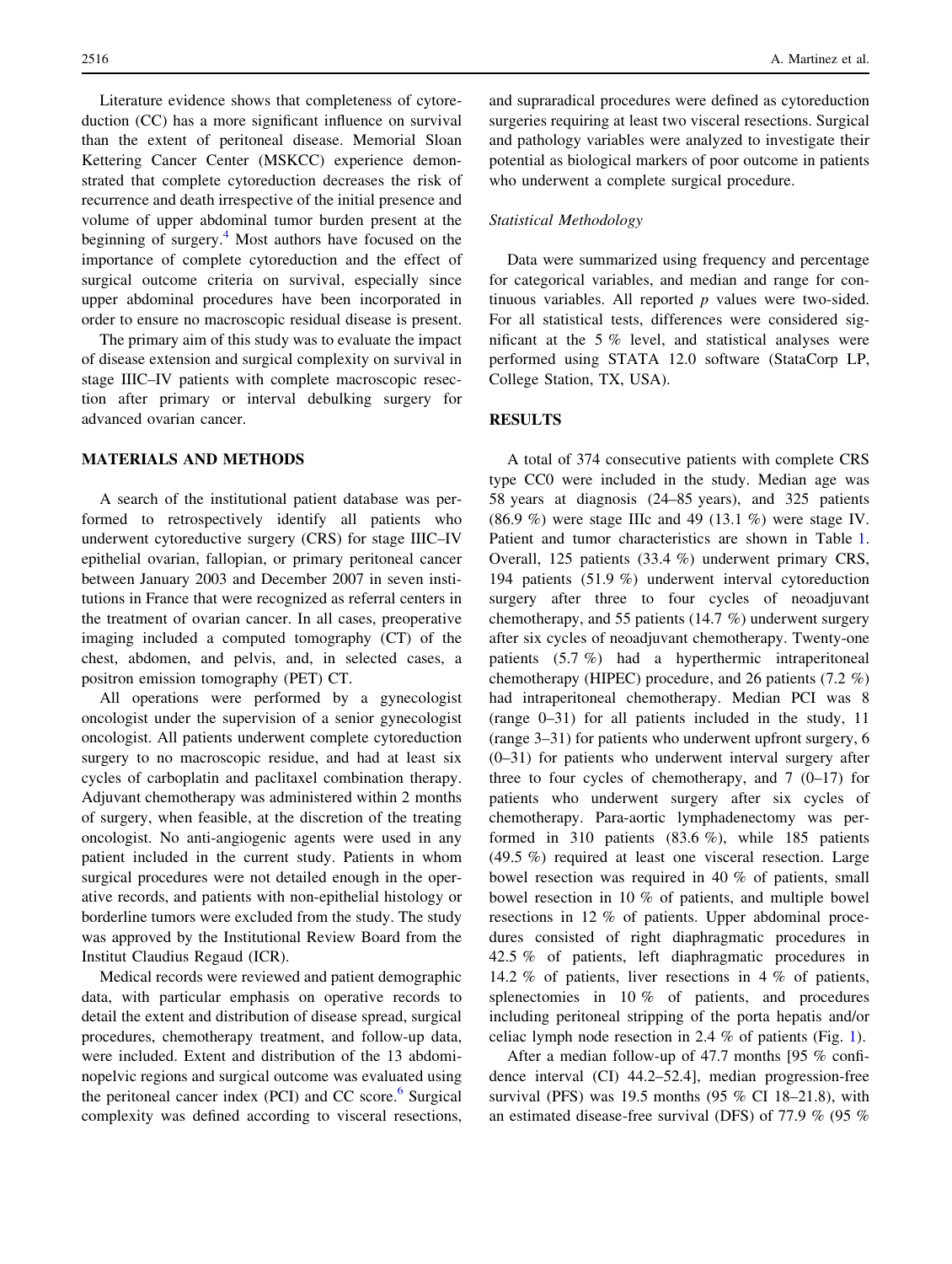#### <span id="page-2-0"></span>TABLE 1 Clinical characteristics

|                            | $N(\%)$         |
|----------------------------|-----------------|
| Stage                      |                 |
| <b>IIIC</b>                | 325 (86.9)      |
| IV                         | 49 (13.1)       |
| Grade <sup>a</sup>         |                 |
| 1                          | 27(9.2)         |
| $\overline{2}$             | 89 (30.3)       |
| 3                          | 178 (60.5)      |
| Histologic type            |                 |
| Serous                     | 274 (73.2)      |
| Clear cell                 | 10(2.7)         |
| Mucinous                   | 9(2.4)          |
| Endometrioid               | 36(9.6)         |
| $Other^b$                  | 45 (12)         |
| Surgical procedures        |                 |
| Hysterectomy               | 348 (93)        |
| <b>BSO</b>                 | 358 (96)        |
| Omentectomy                | 367 (98.1)      |
| Bowel resection            |                 |
| Small bowel resection      | 36(9.7)         |
| Large bowel resection      | 149 (39.9)      |
| Multiple bowel resections  | 45 (12.1)       |
| Appendectomy               | 250 (67)        |
| Lymphadenectomy            |                 |
| Pelvic                     | 319 (85.5)      |
| Aortic                     | 310 (83.6)      |
| Peritonectomy              |                 |
| Right upper quadrant       | 159 (42.5)      |
| Left upper quadrant        | 53 (14.2)       |
| Median preoperative CA 125 | 800 (18-90,000) |
| Median ascites, ml (range) | $50(0-8000)$    |

BSO bilateral salpingo-oophorectomy

<sup>a</sup> Unknown for 80 patients

<sup>b</sup> Undifferentiated, transitional, mixed

CI 73.3–81.8) at 12 months, 40 % (95 % CI 34.9–45) at 24 months, 26.7 % (95 % CI 22.1–31) at 36 months, and 22.2 % (95 % CI 17.9–26.9) at 48 months. Median DFS was 24.2 months in patients undergoing primary surgery, 19.1 months in patients undergoing interval procedures, and 16.9 months in patients undergoing surgery after six cycles of chemotherapy. Median overall survival (OS) was not reached. Estimated OS was 96.7 % (95 % CI 94.3– 98.1) at 12 months, 86.2 % (95 % CI 82.1–89.4) at 24 months, 73.2 % (95 % CI 68–77.7) at 36 months, and 61.1 % (95 % CI 55–66.5) at 48 months.

On univariate analysis, stage, grade, upper abdominal disease, surgical complexity, neoadjuvant chemotherapy, and PCI were significantly associated with DFS, while stage and surgical complexity were significantly associated with OS. PCI remained a prognostic factor with a trend towards decreased OS (see Table [2](#page-4-0)). On multivariate analysis, decreased PFS was found in patients who underwent interval cytoreduction and patients who required two or more visceral resections. Surgical complexity was also significantly associated with decreased OS.

In the subgroup of patients who underwent upfront surgery, stage, grade, and carcinomatosis extent were significantly associated with decreased PFS in univariate analysis. Grade was the only factor significantly associated with decreased OS, and surgical complexity was not significantly associated with decreased PFS ( $p = 0.08$ ). In multivariate analyses, disease extension measured by the PCI was the only significant factor associated with decreased PFS, with a non-significant trend to decreased OS ( $p = 0.07$ ). Resistance to platinum after complete cytoreduction was significantly associated with high grade, papillary serous histology, upper abdominal disease, higher tumor load, and surgical complexity. No specific locations were associated with decreased survival, with the exception of bowel spread. A significant association was noted between increased progression during the 6 months that followed the end of chemotherapy and bowel disease requiring at least one bowel resection. There was also a non-significant association between patients who required celiac lymph node resection and resistance to platinum  $(p = 0.09)$ .

## DISCUSSION

As the absence of visible tumor residue is the most important prognostic factor for long-term survival, $\frac{1}{1}$  $\frac{1}{1}$  $\frac{1}{1}$  it is hypothesized that this effect is driven by the removal of chemoresistant clones and poorly vascularized tumor; a higher growth fraction in better perfused, small residual tumors increases chemosensitivity and improves host immunocompetence by resection of bulky tumor.<sup>[7](#page-6-0)</sup> Most of the previous reports focus on the survival effect of residual disease and timing of surgical effort in patients with extended disease requiring complex procedures; however, the effect of disease burden as well as surgical aggressivity have been poorly investigated.

The extent of disease as a marker of biological aggressiveness in patients with no residual tumor after surgery remains under discussion. Eisenkop et al. demonstrated that complete surgical cytoreduction has a more significant independent influence on survival than total extent of intraabdominal tumor burden. $8$  They also found that there are no specific intra-abdominal tumor locations or surgical procedures that correlate with tumor-inherent biological aggressiveness.<sup>[8](#page-6-0)</sup> In our series, two or more bowel resections were associated with early recurrent disease. These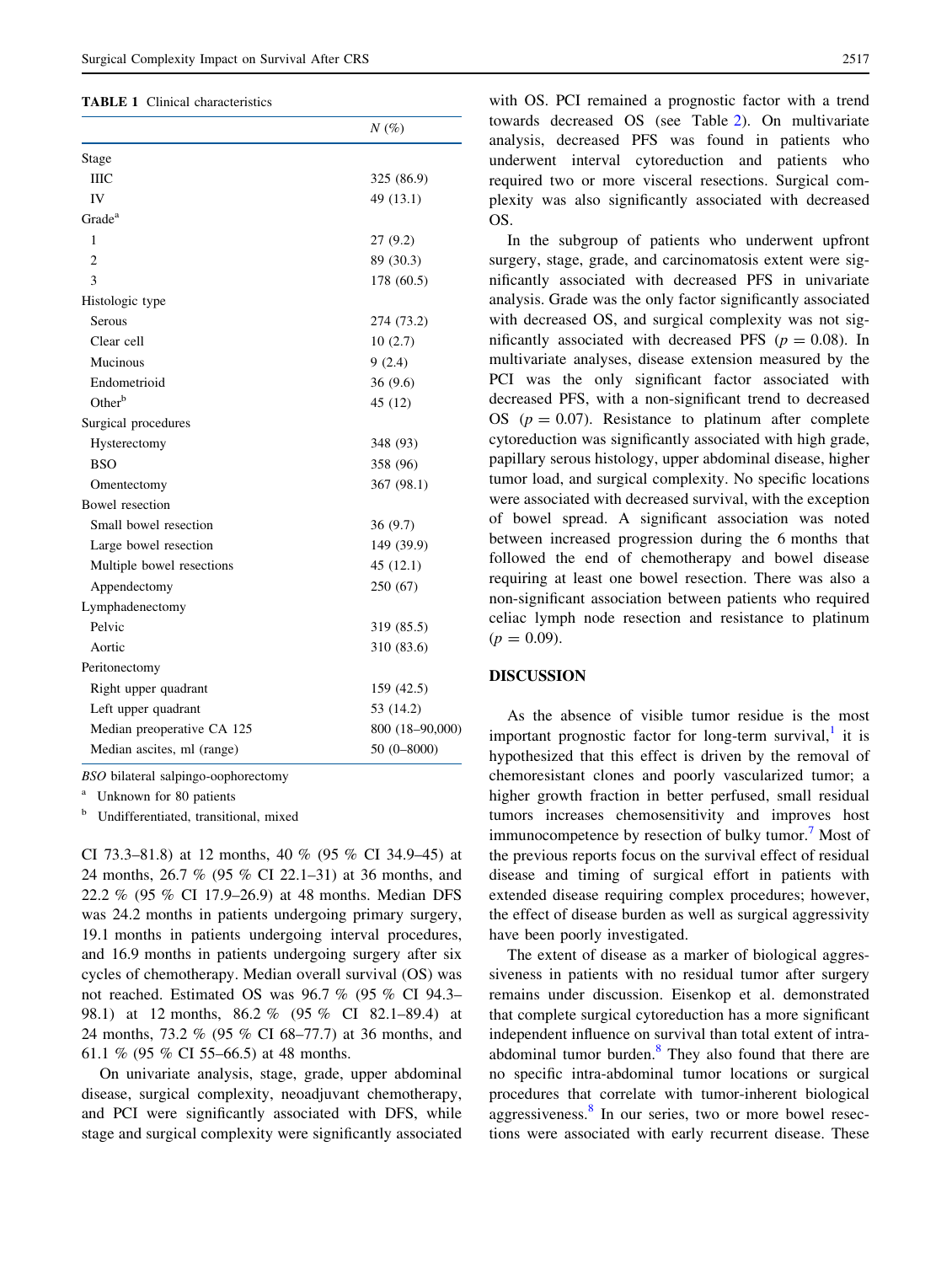<span id="page-3-0"></span>



FIG. 1 Disease-free and overall survival. a DFS in patients with primary, interval surgery after three to four cycles, and surgery after six cycles of neoadjuvant chemotherapy; b DFS according to surgical

Months

patients presented with higher tumor burden, with a median PCI of 16 (2–31), compared with a median PCI of  $7(0-31)$  $(p < 0.001)$  in patients with no bowel resection. No significative difference was observed between the number of bowel resections and time of surgery, with 20 patients (44.4 %) opting for an upfront surgical approach, 21 patients (46.7 %) opting for interval surgery, and 4 patients (8.9 %) opting for surgery after six cycles of chemotherapy. This may overestimate the prognostic impact of bowel resection as patients undergoing interval procedures requiring multiple bowel resections probably had higher associated chemotherapy resistance. Median survival in patients with multiple bowel resections was of only 15 months. Jaeger et al. reported that bowel involvement in epithelial ovarian cancer had a bad prognosis and that survival could not substantially be improved by bowel resection, independently from the residual disease achieved.<sup>[9](#page-6-0)</sup> Other studies have shown that multiple bowel resections are associated with poor prognostic outcome due to the increased risk of postoperative morbidity. Anastomotic leaks can have a negative impact on hospital length,

complexity; c OS in patients with stage IIIC and IV; d OS according to surgical complexity. DFS disease-free survival, OS overall survival

delay in starting chemotherapy, and 90-day mortality and OS.[10](#page-6-0) In our series, data were unavailable as postoperative morbidity and time to chemotherapy were potentially increased in patients with multiple bowel resections; however, higher postoperative 90-day mortality was not observed in these patients. Literature data addressing the question of the impact of bowel resection on outcome after cytoreduction remain unclear because of the lack of uniform data showing improved survival. $^{11}$  $^{11}$  $^{11}$  Several series also support survival benefit in patients with extensive upper abdominal disease requiring radical cytoreductive procedures when compared with patients completely cytoreduced by less aggressive surgery.[12](#page-6-0)–[14](#page-6-0) MSKCC experience demonstrated that complete cytoreduction decreases the risk of recurrence and death irrespective of the initial presence and volume of upper abdominal tumor burden present at the beginning of surgery.<sup>[4](#page-6-0)</sup> The benefit of complete surgery remains even after occurrence of recur-rent disease.<sup>[2](#page-6-0)</sup>

Hamilton et al. have recently addressed this question by evaluating 417 advanced ovarian cancer patients with no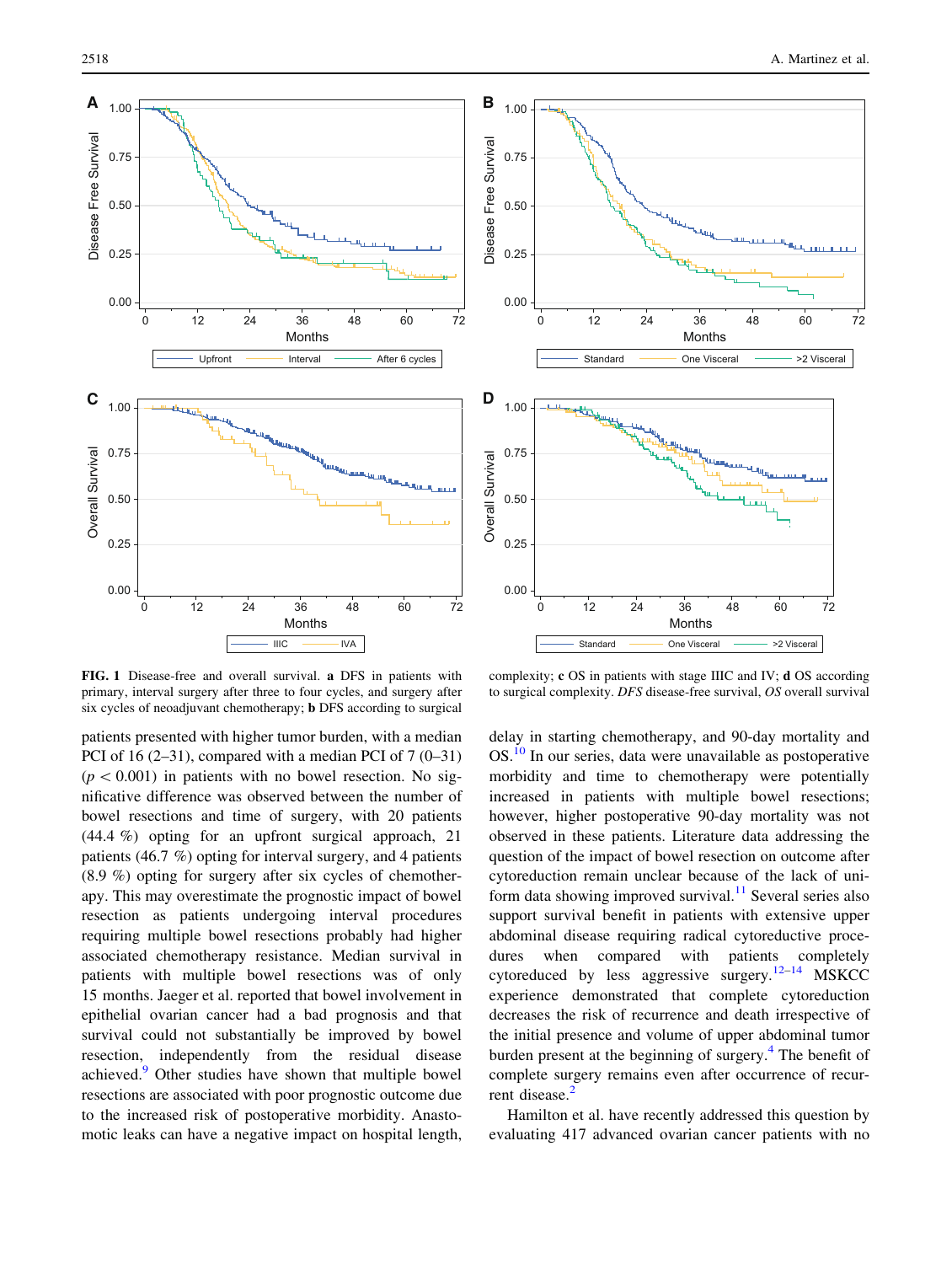<span id="page-4-0"></span>

|  |  |  |  |  |  | <b>TABLE 2</b> Prognostic factors after complete cytoreduction |
|--|--|--|--|--|--|----------------------------------------------------------------|
|--|--|--|--|--|--|----------------------------------------------------------------|

| Univariate analysis                     | HR (95 % CI) DFS    | $p$ value (log-rank) | HR (95 % CI) OS     | $p$ value (log-rank) |
|-----------------------------------------|---------------------|----------------------|---------------------|----------------------|
| Stage                                   |                     |                      |                     |                      |
| <b>IIIC</b>                             | 1.00                | 0.002                | 1.00                | 0.010                |
| IV                                      | $1.65(1.19-2.30)$   |                      | $1.76(1.13-2.75)$   |                      |
| Upper abdominal procedure               |                     |                      |                     |                      |
| $\mathbf{0}$                            | $1.0\,$             | 0.0161               | 1.00                | 0.18                 |
| $0 - 25$                                | $1.39(1.05-1.84)$   |                      | $1.31(0.87-1.96)$   |                      |
| $>25$                                   | $1.52(1.08-2.12)$   |                      | $1.52(0.94 - 2.46)$ |                      |
| Surgical complexity                     |                     |                      |                     |                      |
| Standard staging                        | 1.00                | 0.0001               | 1.00                | 0.018                |
| One visceral resection                  | $1.65(1.23-2.21)$   |                      | $1.38(0.90 - 2.14)$ |                      |
| Two or more visceral resections         | $1.9(1.44 - 2.51)$  |                      | $1.75(1.18-2.60)$   |                      |
| PCI score <sup>a</sup>                  | $1.03(1.01-1.06)$   | 0.001                | $1.03(0.99-1.06)$   | 0.068                |
| Upfront versus interval surgery         |                     |                      |                     |                      |
| Upfront surgery                         | 1.00                | 0.0226               | 1.00                | 0.155                |
| Interval surgery (three to four cycles) | $1.41(1.07-1.84)$   |                      | $1.47(0.99 - 2.17)$ |                      |
| Surgery after six cycles                | $1.52(1.05-2.20)$   |                      | $1.21(0.68 - 2.17)$ |                      |
| Multivariate analysis                   | HR (95 % CI) DFS    | $p$ value (wald)     | HR (95 % CI) OS     | $p$ value (wald)     |
| Stage                                   |                     |                      |                     |                      |
| <b>IIIC</b>                             | 1.00                | 0.092                | 1.00                | 0.014                |
| IV                                      | $1.43(0.94 - 2.16)$ |                      | $1.76(1.12-2.76)$   |                      |
| Upperabdominal procedure <sup>b</sup>   |                     |                      |                     |                      |
| $\mathbf{0}$                            | 1.00                | 0.806                | <b>NA</b>           | <b>NA</b>            |
| $0 - 25$                                | $0.94(0.55-1.55)$   | 0.740                |                     |                      |
| $>25$                                   | $0.89(0.44 - 1.69)$ |                      |                     |                      |
| Surgical complexity                     |                     |                      |                     |                      |
| Standard staging                        | 1.00                |                      | 1.00                |                      |
| One visceral resection                  | $1.71(0.96 - 3.02)$ | 0.062                | $1.46(0.94 - 2.26)$ | 0.089                |
| Two or more visceral resections         | $2.01(1.09-3.71)$   | 0.024                | $1.70(1.15-2.54)$   | 0.008                |
| PCI score <sup>a</sup>                  | $1.01(0.97-1.05)$   | 0.748                |                     |                      |
| Upfront versus interval surgery         |                     |                      |                     |                      |
| Upfront surgery                         | 1.00                | 0.248                | <b>NA</b>           | <b>NA</b>            |
| Interval surgery (three to four cycles) | $1.26(0.85-1.85)$   | 0.253                |                     |                      |
| Surgery after six cycles                | $1.51(0.75-3.04)$   |                      |                     |                      |
|                                         |                     |                      |                     |                      |

Bold values indicate the significant if  $p < 0.05$ 

HR hazard ratio, CI confidence interval, DFS disease-free survival, OS overall survival, PCI Peritoneal Cancer Index, NA not applicable

<sup>a</sup> Treated as a continuous variable

<sup>b</sup> Upper abdominal procedure: defines volume of upper abdominal disease, in mm

residual tumor after CRS. Patients with upper abdominal disease and no residual tumor after surgery had a poorer prognosis than similarly staged patients whose initial dis-ease burden did not involve the upper abdomen.<sup>[15](#page-6-0)</sup> Hoskins et al. [Gynecologic Oncology Group (GOG) 52] found similar results, and concluded that initial extra-pelvic disease remained a significant predictor of decreased survival.<sup>[16](#page-6-0)</sup> The MSKCC series including 526 patients found decreased PFS and OS with increasing initial tumor burden, suggesting more aggressive biological disease or disease for a longer period of time. However, significant survival benefit was still observed in high-risk groups after CRS.<sup>[4](#page-6-0)</sup>

In the present study, tumor extension, as measured by the PCI, was the only significant prognostic factor associated with decreased DFS in patients who underwent complete upfront surgery. Other reports have identified clinical markers of decreased survival, even when complete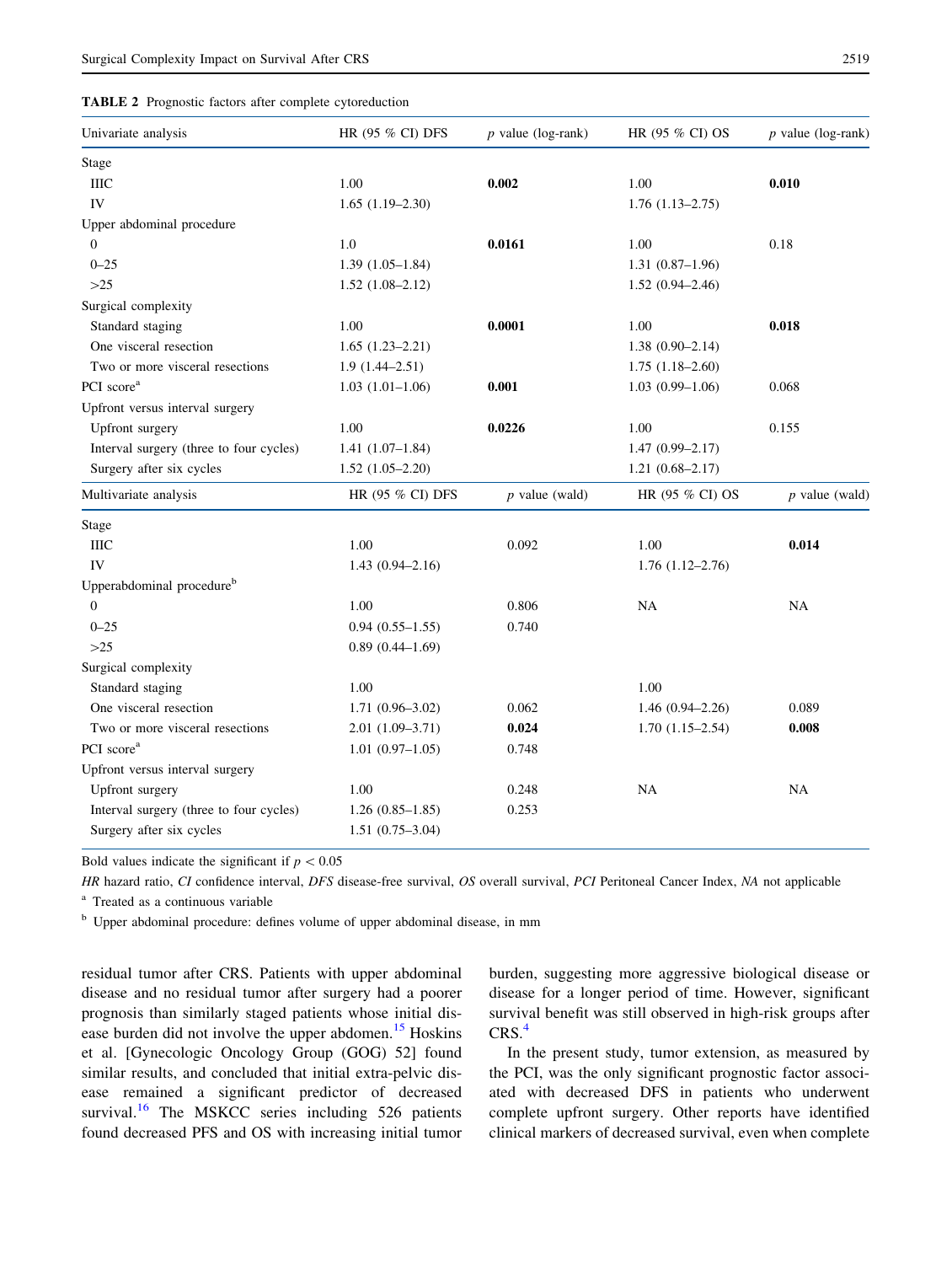CRS is achieved. In a previous study, positive coeliac lymph node involvement in patients with peritoneal carcinomatosis defined a less favorable patient subgroup which was associated with poor oncologic outcome and resistance to platinum-based chemotherapy. $17$  The European Organisation for Research and Treatment of Cancer (EORTC) 55971 randomized trial demonstrated that the combined analyses of tumor size and clinical stage were significantly associated with treatment benefit and 5-year survival. $18$  Treatment strategy based on both markers was proposed for stage IIIc and IV ovarian cancer by selecting stage IIIc patients with the largest metastatic tumor  $\leq$ 45 mm to primary surgery, stage IIIc patients with the largest metastatic tumor  $>45$  mm or stage IV patients with the largest metastatic tumor  $\leq 45$  mm to either surgery or neoadjuvant chemotherapy, and patients with clinical stage IV and the largest metastatic tumor  $>45$  mm to neoadjuvant chemotherapy. $\frac{18}{18}$  $\frac{18}{18}$  $\frac{18}{18}$  The authors stated that this strategy could improve 5-year survival in more than 6 % in the corresponding patient population. Marginally better survival has also been found in patients randomly assigned to primary debulking with metastases smaller than  $5 \text{ cm}^{18}$  $5 \text{ cm}^{18}$  $5 \text{ cm}^{18}$  In the present study, size of upper abdominal disease was also related to PFS in univariate analysis.

Surgical practice has demonstrated that most disease locations are amenable to cytoreduction with improved survival and reasonable morbidity.<sup>[19](#page-6-0)</sup> In our series, surgical complexity was an independent marker of OS when complete surgery was achieved, which may be explained by the selection of patients with poor response to chemotherapy at the time of interval surgery. This suggests that surgical effort is not enough to compensate tumor biology; however, negative prognostic impact of complex procedures was not seen in patients undergoing upfront surgery.

Horowitz et al. reported that patients with the highest disease burden defined by upper abdominal disease had significantly shorter DFS (18.3 vs. 33.2 months) and OS (50.1 vs. 82.8 months) compared with those with moderate or low disease burden after complete cytoreduction.<sup>[20](#page-6-0)</sup> In the present series, DFS after complete upfront surgery was 24.1 months, inferior to that reported in some studies. $21,22$ This may be explained by the population-based study including a high proportion of patients with upper abdominal disease referred from other institutions. DFS after complete interval surgery at three cycles was 19.1 months, and 16.9 months after six cycles of chemotherapy. Horowitz et al. reported that only 199 patients from the 1636 patients with high disease burden who were included in the study (12 %) were completely cytoreduced. In our series, 64 % of patients with high disease burden or upper abominal disease were completely cytoreduced. The rate of upper abdominal procedures required in our study was similar to previous reports. In this series, the rate of diaphragm strippings, splenectomies, hepatic resections, and porta-hepatis procedures were similar to those reported by the two largest series of upper abdominal surgery in which 13–35 % of diaphragm procedures, 4–12 % of splenectomies, 0.5–4 % of pancreatectomies, 4–6 % of hepatic resections, and 0.2– 5 % of porta-hepatis procedures are described.<sup>[23](#page-6-0),[24](#page-6-0)</sup> As in previous series, the right diaphragmatic procedure was the most common upper abdominal procedure.

Primary cytoreduction with complete resection followed by adjuvant chemotherapy is the mainstay of advanced ovarian cancer treatment. Even when complete resection can be achieved in patients with good performance status, other criteria should be incorporated in the clinical signature to predict a patient's outcome. It is important to integrate extension of disease, surgical complexity, including number of visceral resections required, and associated morbidity and mortality in order to improve treatment strategy.

Limitations of this study include its retrospective nature, and the absence of morbidity and mortality data of surgical procedures. Sample size was small and was also limited by heterogeneous treatment strategies, including patients who underwent upfront surgery, interval debulking, HIPEC, and postoperative intraperitoneal chemotherapy. There is also a potential bias in the proportion of patients with platinum resistance in the present study as refractory patients who did not undergo debulking surgery were not included in the analysis. In this series, the rate of patients who received neoadjuvant chemotherapy is high, which can be explained by the high proportion of patients referred to our institutions after external evaluation and once neoadjuvant chemotherapy had been previously started.

#### **CONCLUSIONS**

Stage IIIC–IV ovarian cancer patients who require successful complete cytoreduction by complex surgical procedures had worse outcome than patients requiring standard procedures. The negative impact of surgical complexity was not significant in patients who underwent upfront procedures. Extensive disease requiring two or more visceral resections to obtain complete cytoreduction at the time of interval debulking was an independent poor prognostic factor and probably reflects a more aggressive behavior. Standard platinum- and taxane-based adjuvant chemotherapy do not seem to be adapted to this subgroup of patients, and specific adjuvant strategy should be considered. Tumor volume and extension was associated with decreased DFS in patients who underwent upfront surgery.